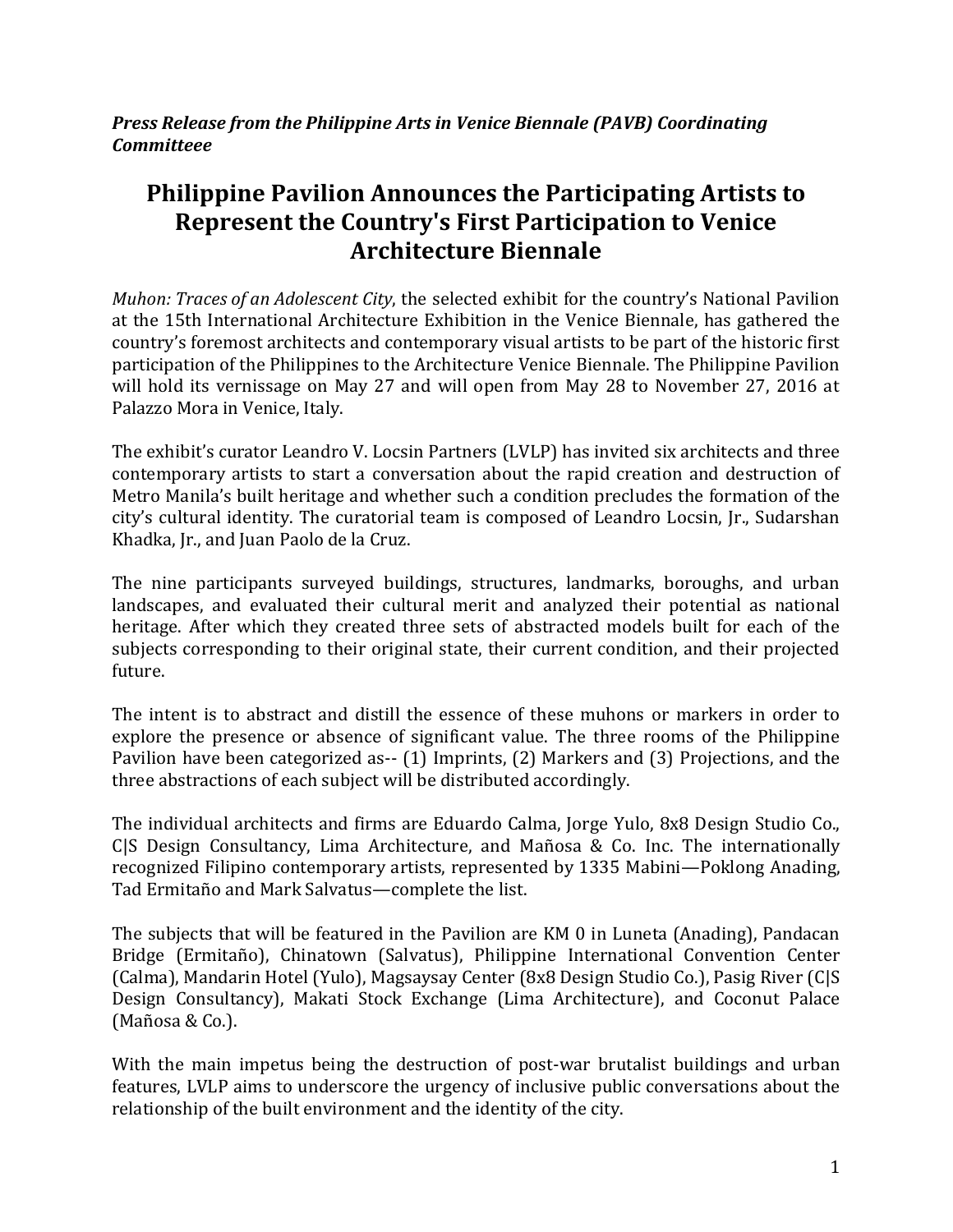Muhon aims to extract conjectures that reconcile the diametrically opposed vectors of progress and of permanence in relation to corresponding notions of modernity and an emerging identity. Simultaneously, it aims to make sense of the implications of the destruction of signifiers of built heritage and the lack of social consciousness about this issue. LVLP's exhibit aims to be a venue for a collaborative and collective act of contemplation about the built environment to transpire.

The 2016 International Architecture Exhibition, organized by the La Biennale di Venezia presided over by Paolo Baratta, is curated by Alejandro Aravena and titled Reporting From the Front. In 2014, the exhibition had a duration of six months and attracted 228,000 visitors, in addition to the 12,214 visitors who attended the preview.

#### **Architects and Artists and their selected Muhon:**

#### **Poklong Anading - KM0 Location: Across the Rizal Monument in Luneta Park**

Anading continues his investigation of the social condition through three video installations slated for the Venice Biennale Architectural Exhibition. The individual projects surround varied conceptual frameworks – from proverbial and literal convergence points, notions of malformed progress to predicaments in urban mobility – but nevertheless and seamlessly stitch together a single reality that is the omnipresent force known as Metro Manila. Revisiting notions on identity and unearthing questions about the collective mind and memory, Anading presents us with a standpoint that is at once ubiquitous and particularly characteristic of his worldview.

### **Tad Ermitaño - Pandacan Bridge Location: P. Zamora bridge**

Ermitaño's work for the Venice Architecture Biennale tackles how the notion of iconic architecture becomes paradoxical in a Philippine context where informal settlements abound. The artist points out that even though the two are intuitively opposite, iconic architecture and informal settlements are in fact each other's shadow-twin. This relationship is rooted in the brute fact that the businesses housed by iconic structures need staff to run. Personnel requirements and the lack of affordable housing means that all large enterprises --factories, malls, gated communities and so on-- effectively generate informal settlements in their vicinity. Through the use of three video installations in the shape of iconic monuments, Ermitaño is set to explore this duality, examining the peculiar socioeconomic reality that nurtures their symbiotic growth.

**Mark Salvatus – Chinatown Location: Manila City Year Established: 1594**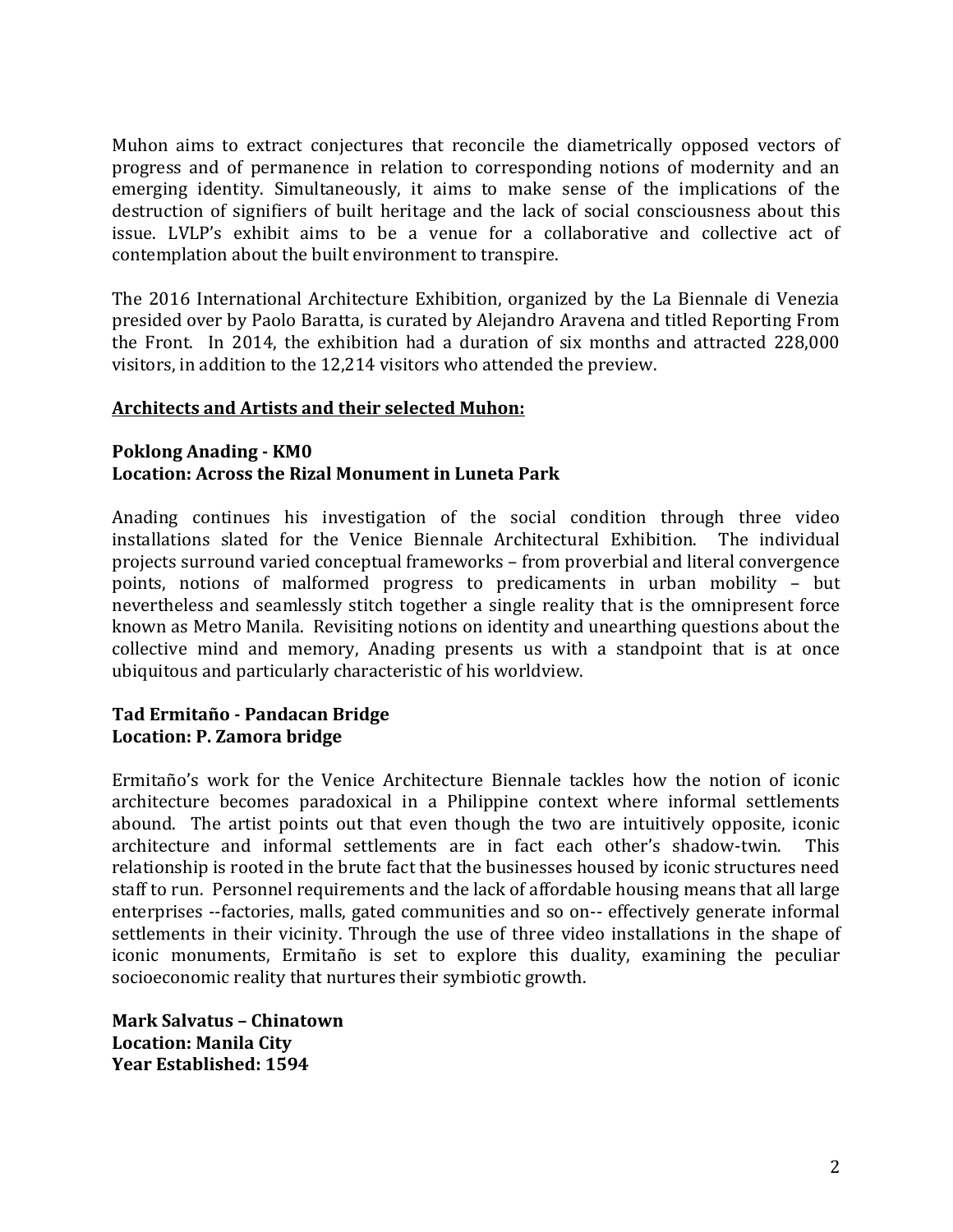For the Venice Architecture Biennale, Mark Salvatus once again draws his inspiration from Manila, particularly Chinatown, which is held to be the oldest settlement of Chinese emigrants in the world. The district has been the center of trade even prior to the Spanish colonial period, and is currently a microcosm of commerce in the Philippines, where huge industries are owned and controlled by family-run conglomerates. The cyclical course that the city has charted for itself - from the destruction wrought by war, the construction of an identity bent by unbridled power, to the deterioration of social security by capitalism – is the subject of Salvatus' work, in line with curatorial concept that initiates discourse on the lack of social consciousness – or blatant utter disregard – for the balance between economic, cultural, and humanitarian development.

## **Jorge Yulo – Mandarin Hotel Location: Makati Avenue, Makati, 1226 Metro Manila Architect: Leandro V. Locsin Year Established: 1976**

For Yulo, the Mandarin Hotel stood as the pivotal urban element sitting in the cradle of Makati's urbanization. It is a tumbok to the major streets of the central business district and pre-existed the CBD. Leandro Locsin's "Brutalist" expression and interpretation of that junction's urban significance set the DNA for the rest of the CBD's development. While the building is in the process of being chipped down to rubble, and the embers of preservation sentiment are still warm, it would be an opportune time for Yulo to internalize the 40-yearold structure with whatever bit of connectivity he has left with its historicity. Yulo aims to be able to get a peak at the author's initial thoughts and exploratory processes.

# **8x8 Design Studio Co.– Ramon Magsaysay Building Location: Quintos St, Malate, Manila, Metro Manila Architect: A.J. Luz Associates, Pietro Belluschi, Alfred Yee Associates Year Established: 1967**

Built in 1967, the ingenious and unique structural design was done by A.J. Luz Associates in consultation with Italian-American designer Pietro Belluschi of Boston and Alfred Yee Associates of Honolulu, a pioneer in designing pre-cast, pre-stressed concrete building structures. The building designers decided to employ the use of a novel structural system - the pre-cast, pre-stressed concrete beams and multiple in-place floor slabs and wall panels. The main column of the building is the cast-in-place concrete shear wall core over deep concrete piles. The structure has resisted lateral forces from earthquakes or wind load. It is designed like a big tree with the columns as its deep-rooted trunk that sways with the wind and movement of the ground. 8x8 will study the the Ramon Magsaysay Building as it becomes a center of economics and trades, as well as Manila's congested development.

# **C|S Design Consultancy – Pasig River**

Pasig River is one of the most important environmental features of the city of Manila. It flows right through the heart of the Metro, anchored on one end by Manila Bay and Laguna Lake on the other. Historically, it was where trade among the pre-colonial tribes and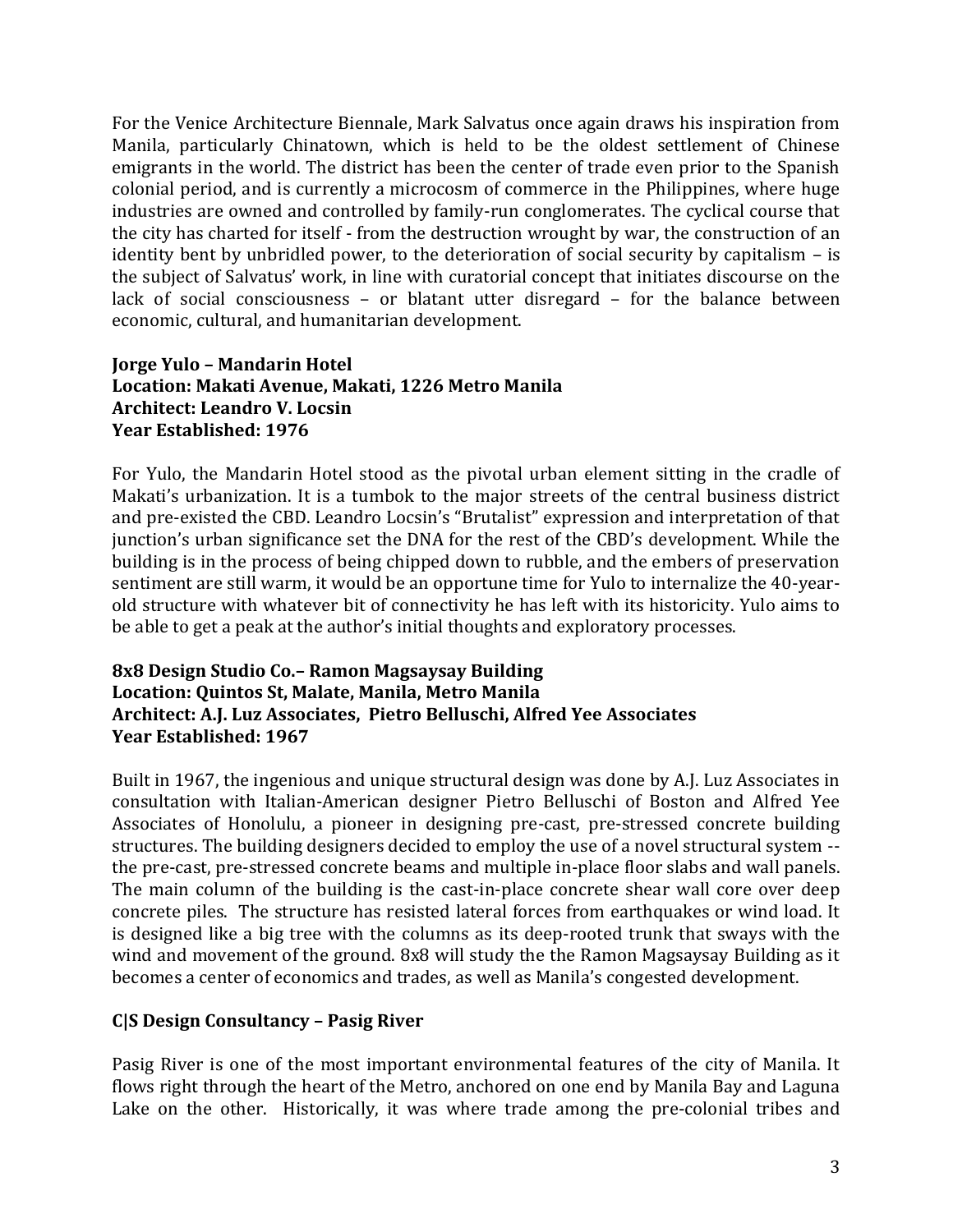kingdoms of Manila with its Chinese and Arab neighbours flourished, establishing Ilog ng Pasig as a main transportation artery. It was central to the daily activities of colonial Manila.

In modern times, its significance has sadly faded, with cities developing inland and motorways proliferating as the main mode of transportation. Shanties and factories have replaced the mansions of old, and its waterways have been polluted with filth. The Pasig River deserves its place as a landmark, as a "muhon", surviving despite our indifference and neglect. We hope with these sculptures, we can ignite contemplation of the potential role of a river in the life of a community. The sculptures are envisioned to serve as a reflection of our relationship with the Pasig River, through which we can compare its significance in history, in modernity, and project our hope for its desired reality. Our conjecture being that if we were to celebrate our context, the river can be perceived as an element that not only bisects through but also connects our cities and the landmarks surrounding it. We may find in our relationship with the river the unique identity that has been lost.

# **Lima Architecture – Makati Stock Exchange Location: Ayala Avenue, Makati Architect: Leandro V. Locsin Year Established: 1971**

According to Don Lino and Andro L. Magat of Lima Architecture, to keep one's heritage and at the same time move forward to stir economic growth has been in the center of an ongoing battle in the field of architecture between creating and retaining cultural identity. Lima Architecture explores Makati Stock Exchange (MSE) as a subject and deconstructs to find out if it has enough merit to be kept without hindering new developments that will help the economy to move forward. In doing so, Lima Architecture brings a larger issue – if it is possible to "remove" heritage structures such as the MSE and also at the same time retain the "essence" of it to protect our cultural identity as Filipinos. Lima asked, "Is it possible to design something new but still have heritage and cultural identity without sacrificing modern day solutions?"

## **Mañosa & Co. Inc.– Tahanang Pilipino Location: CCP Complex Manila Architect: Francisco Mañosa Year Established: 1978**

Tahanang Pilipino also known as the Coconut Palace is valued for its unique and locally sourced construction, the building utilizes the coconut tree for both its architectural and design components. Its creation symbolizes the beginning of many things- a design revolution and a cultural icon- all while harnessing the power of people coming together, a concept known as bayanihan or community effort.

Akin to the concept of the "binhi" (seed), the Tahanang Pilipino paints a picture of life and growth, planting the seed of innovation and creativity that will go on to evolve through the decades. A true testament of Filipino ingenuity, design and art, It is a work in progress - a